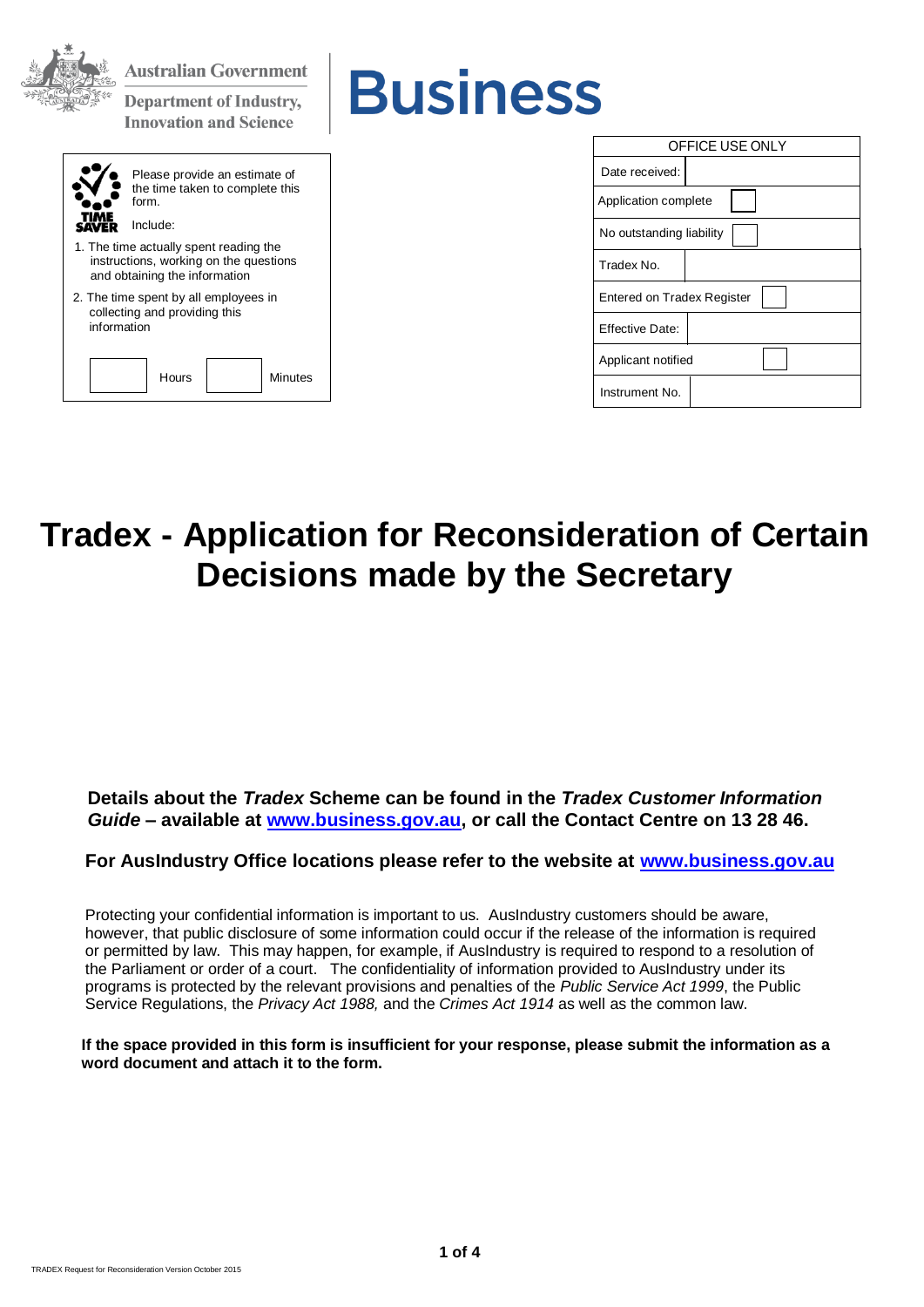### **Before you Begin**

#### **Decisions subject to review**

A person may apply to the Secretary, Department of Industry, Innovation and Science **within 28 days** after the day on which the notice of the decision was given to the person, for a reconsideration of the following decisions:

- 1. A decision by the Secretary to wholly or partly refuse an application by that person for a Tradex order under section 11 of the *Tradex Scheme Act 1999* (the Act);
- 2. A decision by the Secretary to wholly or partly refuse an application by that person for a variation of a Tradex order under section 13 of the Act;
- 3. A decision by the Secretary to suspend a Tradex order, held by that person, under section 17 of the Act;
- 4. A decision by the Secretary to revoke a Tradex order, held by that person, under section 19 of the Act.

The application must be made in accordance with this approved form.

The Secretary must decide, not later than 28 days after the day on which the application for reconsideration is lodged, whether to affirm the original decision or to substitute any other decisions that the Secretary might have made.

If any administrative details change in relation to applicants (eg. a change of company name, address, or contact details) the standard AusIndustry Change of Applicant Details form, available at any AusIndustry Office, should be used.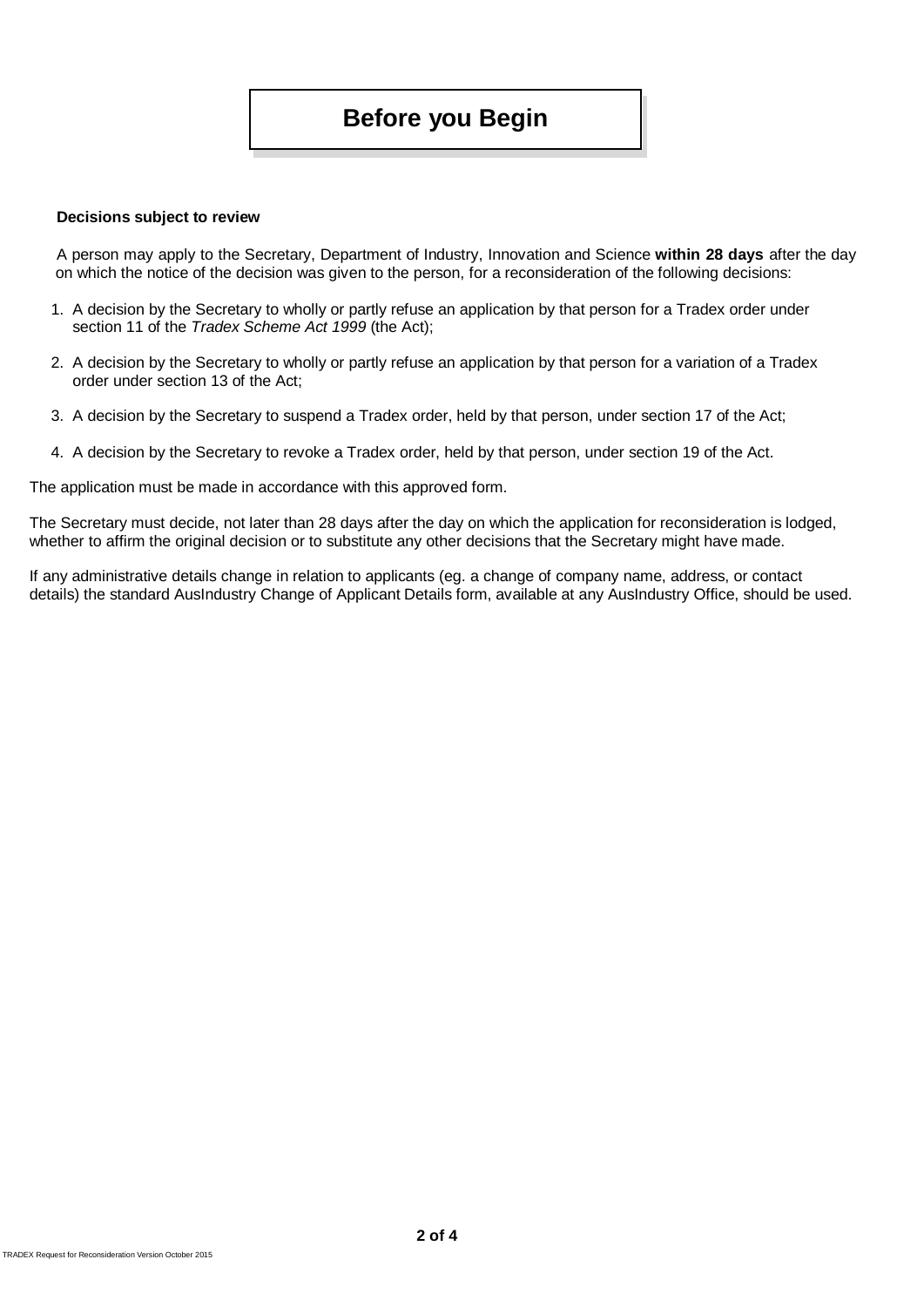# **Part 1 - Applicant Information**

**1** Application Number

- **2** Tradex Order Number *(if applicable)*
- **3** Australian Business Number (ABN) *(if applicable)*
- **4** Australian Business Number (ABN) *(if applicable)*
- **5** Name of Applicant

If individual or sole trader

Mr,Ms,etc. Given name/s

Family name (surname)

Birth date *(if no ABN)*

If company or other entity

Legal/Registered Name

## **Part 2 - Grounds on Which the Person Seeks the Reconsideration of the Decision**

**6** Decision to be reviewed *(please tick)*

Section 11 - Application for a Tradex order

Section 13 - Application for variation of a Tradex order

Section 17 - Suspension of a Tradex order

Section 11 - Revocation of a Tradex order

**7** Please set out the grounds on which reconsideration is requested *(attach a Schedule if there is insufficient space)*. If one of these grounds has been previously been considered you must still include that ground or grounds here.

Also attach any other information considered relevant to this request for reconsideration such as submissions, documents, or other materials